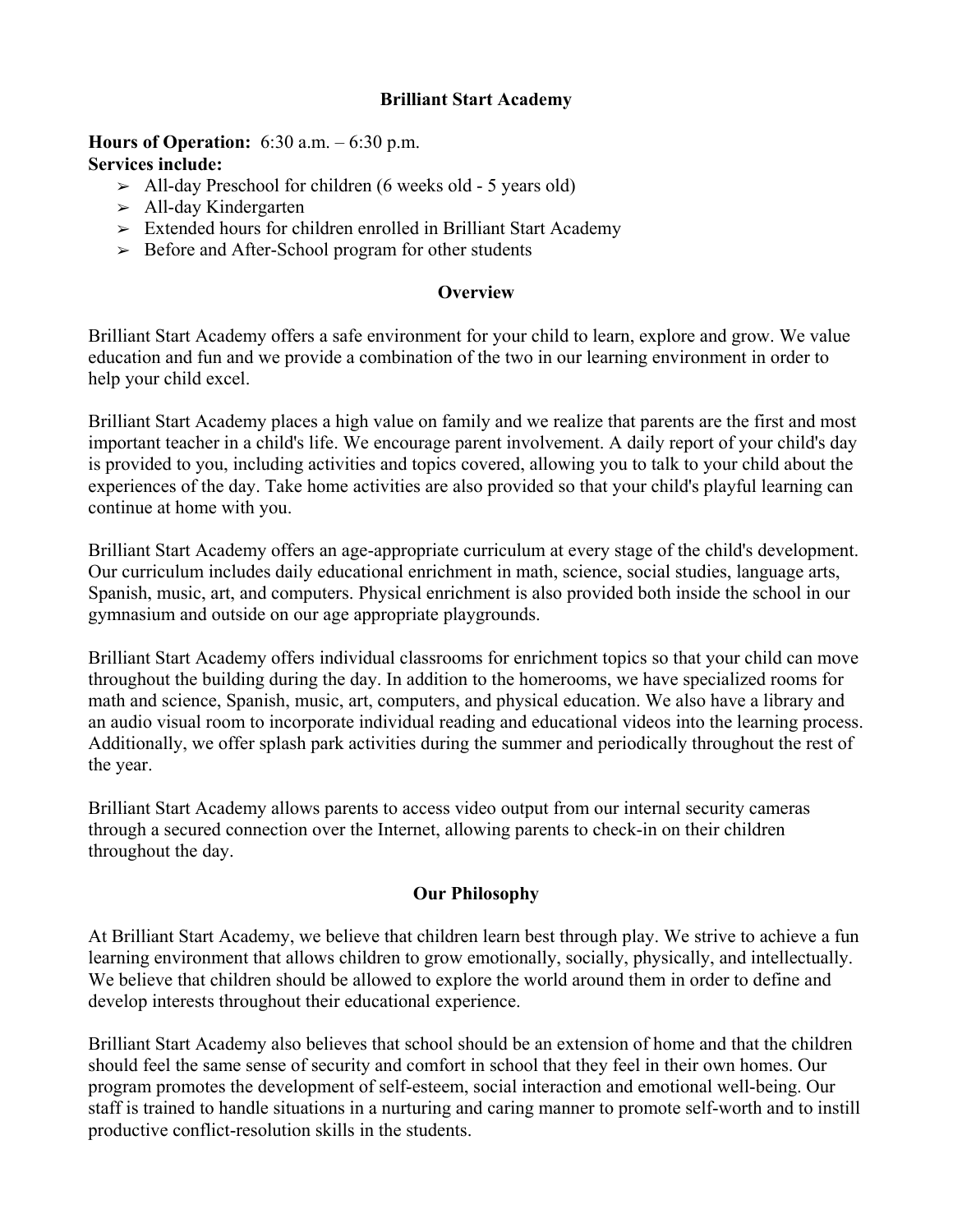# **Our Curriculum**

Brilliant Start Academy places a high value on education and strongly believes that having a wellplanned curriculum provides better learning opportunities for our children while providing an enriching and fulfilling environment.

Brilliant Start Academy uses established curriculums developed by early childhood education experts. Curriculums are based on the developmental requirements and abilities of our students and meet or exceed state criteria for early childhood education.

The infant and toddler curriculum is based on the books: Innovations: The Comprehensive Infant Curriculum and Innovations: The Comprehensive Toddler Curriculum. The preschool curriculum uses Innovations: The Comprehensive Preschool Curriculum as a supplemental resource.



The Preschool and Kindergarten curriculum is based on the McGraw Hill program: The DLM Early Childhood Express. In addition to the DLM Early Childhood Express comprehensive program, the curriculum also incorporates McGraw Hill's Growing with Mathematics and Viva el español to reinforce math and introduce foreign language to our students.







Beginning with the pre-kindergarten curriculum and continuing into the kindergarten program, Handwriting Without Tears? is incorporated into the schedules of our students.

# **HANDWRITING WITHOUT TEARS<sup>®</sup>**

# **The following subjects are incorporated into our daily programs:**

- ➢ Computer
- $\geq$  Spanish
- $>$  Math
- $\geq$  Science
- $\geq$  Language Arts
- $>$  Music
- ➢ Art
- $\geq$  Gym
- ➢ Splash Park (seasonal)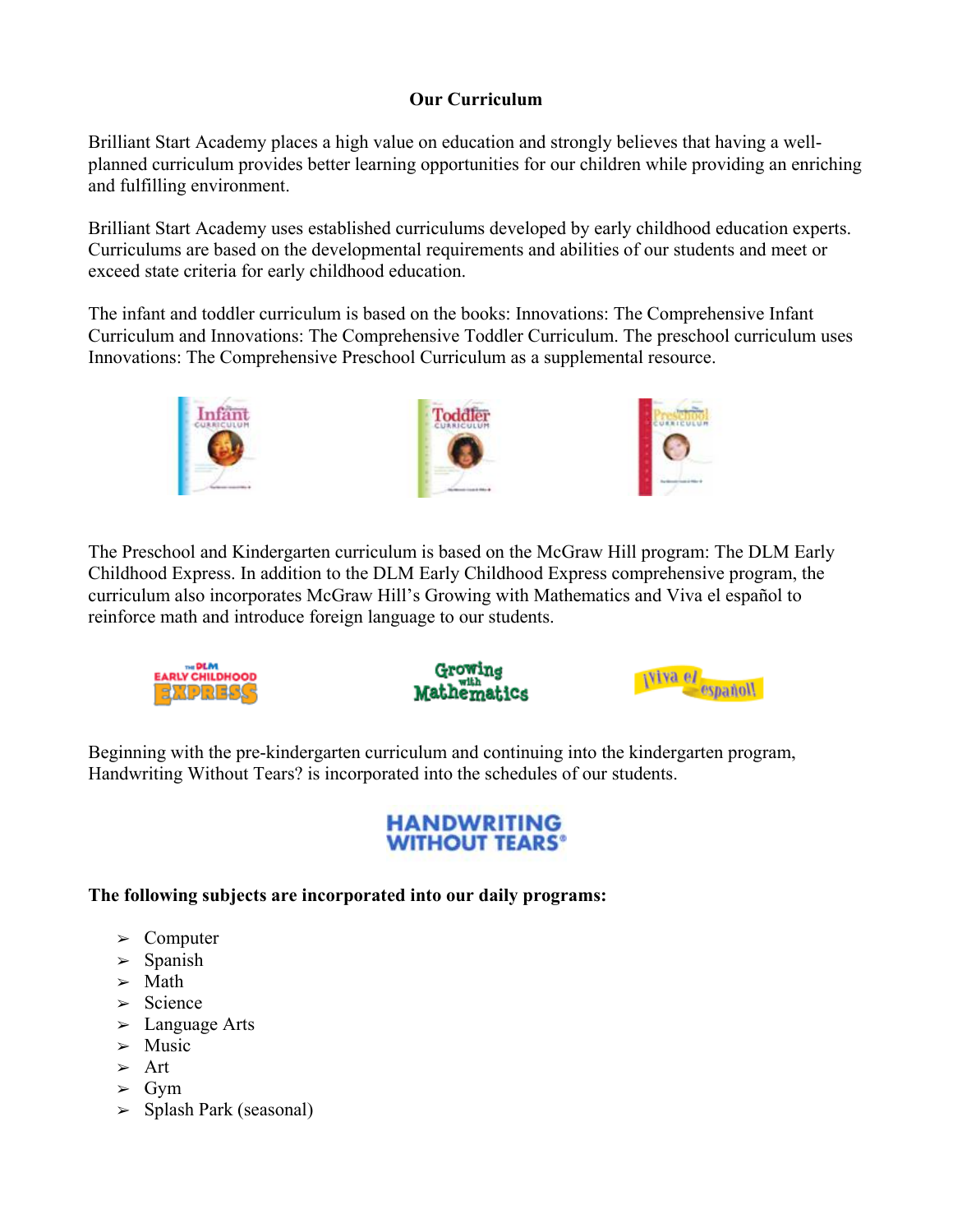# **Our Facility**

Our facility is structured so that the children each have a homeroom and move throughout the facility during the day to attend classes in our enrichment rooms, specially designed for specific activities.

Our enrichment rooms include:

- ➢ Computer
- $\geq$  Library
- $>$  Music
- ➢ Art
- $\blacktriangleright$  Audio/Visual
- $\geq$  Spanish
- $\geq$  Gymnasium
- $>$  Math & Science/Splashpark

Our computer room is equipped with five computers that allow the children to have hands-on experience with age appropriate learning software.

Our library has an abundance of books for the children to read quietly by themselves or to allow the teacher the opportunity to read to the class.

The music room provides space for the children incorporate movement as they play and dance and learn about music.

The art room has child sized tables and age appropriate materials for the children to express their creativity and learn about various aspects of art.

The audio/visual room has equipment to allow the children to watch educational videos in a relaxing atmosphere.

The Spanish room is equipped with a curriculum designed for young children. There is also a Spanish version of the calendar used in the homerooms to help provide repetition of commonly used words, including numbers, days, months, years, seasons, weather elements, and clothing.

The gymnasium is approximately 32 feet by 22 feet of open space enabling the children to use large muscle groups even on the days that outside activities are not possible.

The math and science/splashpark is a large area with a poured-in-place floor that allows children to experiment with water, sand, and other materials. At 26 feet by 26 feet in size, it is also a large space that can be used for large muscle movement if outdoor play is not possible. In the summer, garage doors can be opened to allow the children to get fresh air, even if it is raining outside.

The children are each assigned to age-appropriate homerooms. We have seven homerooms: an infant room, a toddler room, three pre-kindergarten rooms, a kindergarten room, and an after-school room. The toddler room and each of our three pre-kindergarten rooms are equipped with child-sized restroom facilities.